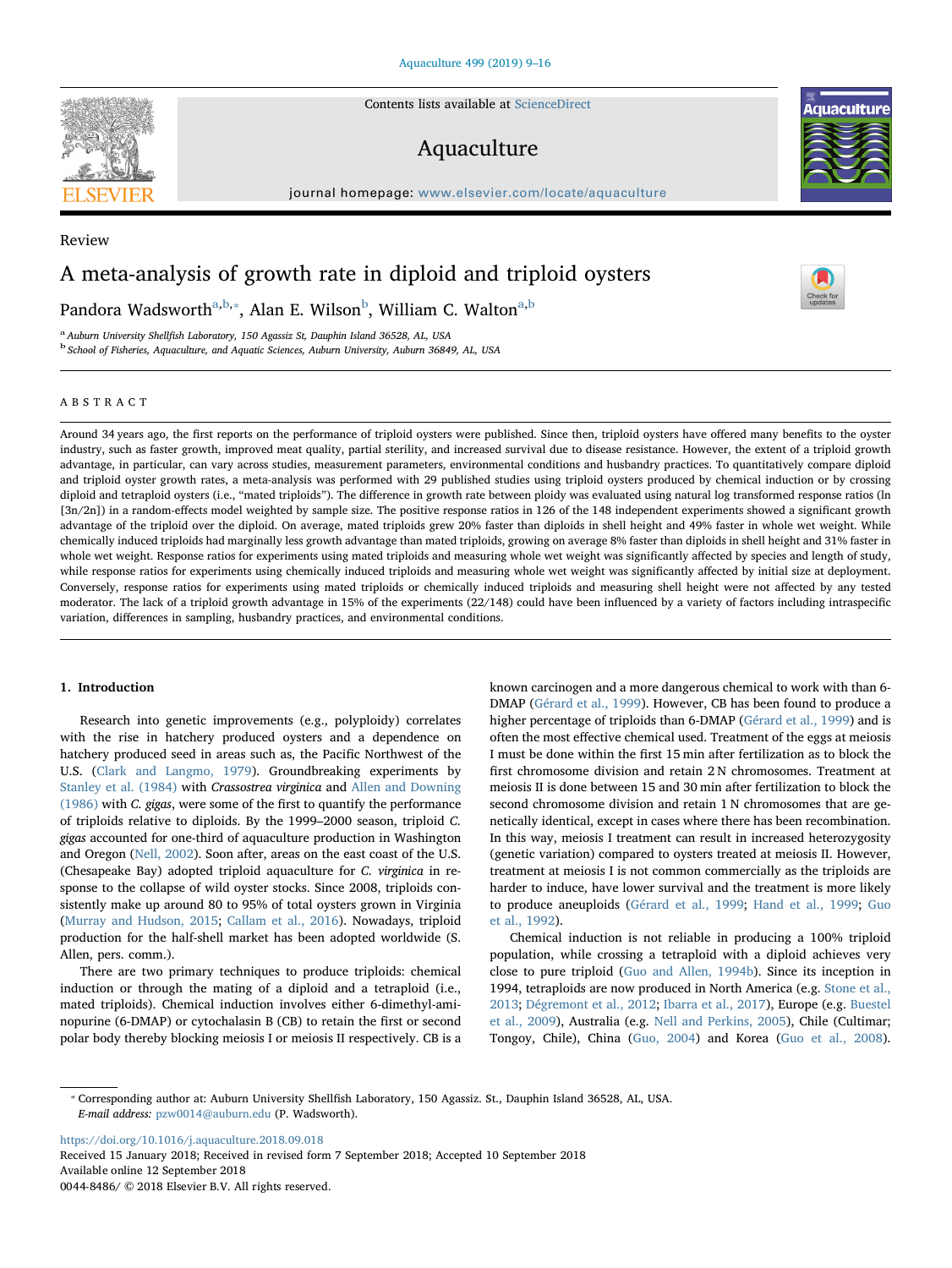Tetraploid production is achieved by finding the very small percentage of fecund female triploids, and fertilizing these eggs with sperm from a diploid and blocking the first polar body [\(Guo and Allen, 1994b](#page-6-6)). Mated triploids, in turn, are produced by fertilizing female diploid eggs with sperm from male tetraploids. These mated triploids, therefore, receive two sets of chromosomes from the male tetraploid, while chemically induced triploids receive two sets of chromosomes from the female diploid and the two chromosomes are either genetically different (retaining the first polar body) or identical (retaining the second polar body). The distinction in the origin of the extra set of chromosomes is important to note as it could influence differences in triploid performance [\(Callam et al., 2016](#page-6-2); [Wang et al., 2002\)](#page-7-5).

Depending on the species and culture conditions, the advantages of triploids can vary from faster growth ([Walton et al., 2013;](#page-7-6) [Nell and](#page-7-4) [Perkins 2005](#page-7-4)), improved meat condition ([Garnier-Géré et al., 2002](#page-6-12); [Barber and Mann, 1991\)](#page-6-13), greater disease resistance ([Dégremont et al.,](#page-6-14) [2015\)](#page-6-14) and population control ([Guo, 2009\)](#page-6-15). The enhanced performance in triploids can be explained by their partial sterility while faster growth, in particular, is also related to energy reallocation, polypoid gigantism, and increased heterozygosity. Energy reallocation is apparent once oysters reach sexual maturation, where triploids reallocate energy from gametogenesis to somatic growth [\(Allen and Downing,](#page-6-1) [1986\)](#page-6-1). Polypoid gigantism helps to explain increased growth prior to sexual maturity, where faster growth in triploids is a result of the increase in cell volume and lack of cell-number compensation [\(Guo and](#page-6-16) [Allen, 1994a\)](#page-6-16). Only heterozygosity can explain differences in growth between chemically induced and mated triploids. Increased heterozygosity is commonly correlated with faster growth among diploid individuals ([Zouros et al., 1988](#page-7-7); [Alvarez et al., 1989](#page-6-17)) and is thought to contribute to faster growth in meiosis I triploids compared to meiosis II triploids [\(Stanley et al., 1984](#page-7-0); [Hawkins et al., 1994](#page-6-18); [Mallia et al., 2006\)](#page-7-8) and faster growth in mated triploids compared to meiosis II triploids ([Wang et al., 2002](#page-7-5)). However, studies have found no correlation between increased heterozygosity and triploid growth in other bivalves; Pinctada martensii [\(Jiang et al., 1993](#page-7-9)), Mytilus edulis ([Beaumont et al.,](#page-6-19) [1995\)](#page-6-19) and Mya arenaria [\(Allen et al., 1982](#page-6-20)).

The comparison between triploid and diploid growth and mortality has been found to depend on environmental conditions. Under unfavorable growth conditions (low salinity, low dissolved oxygen, high disease pressure, poor food quality and availability) several studies have cited faster growth in triploids and similar survival to diploids ([Garnier-Géré et al., 2002;](#page-6-12) Smith [et al., 2000](#page-7-10)), faster growth in triploids and lower survival than diploids ([Goulletquer et al., 1996](#page-6-21); [Stanley](#page-7-0) [et al., 1984\)](#page-7-0), or similar growth and lower survival than diploids ([Callam, 2013;](#page-6-22) [Cheney et al., 2000\)](#page-6-23). Part of the variation in triploid growth and mortality comes from the difficulty in comparing vastly different waterbodies with "poor" water quality given the complexities of acute (e.g., disease and parasites) and chronic stressors (e.g., low dissolved oxygen, high temperature, low salinity, and harmful algal blooms).

Additionally, measuring oyster growth through morphology and biomass is highly influenced by environmental conditions and poses challenges unlike isodiametric shellfish, such as clams or scallops. Shell morphometry (i.e., shell height, length and width) is influenced by habitat, how the oyster settles on a substrate, how densely packed the oysters are, or, in aquaculture, how they are handled ([Harding, 2007](#page-6-24); [Stone et al., 2013\)](#page-7-3). Whereas biomass (i.e., whole, tissue, and shell weight) is an indicator of food quality, food availability, oyster filtration rate, and fecundity ([Chávez-Villalba et al., 2010;](#page-6-25) [Davis, 1994;](#page-6-26) [Li](#page-7-11) [et al., 2009](#page-7-11); [Cox and Mann, 1992\)](#page-6-27). When determining growth, it is therefore important to use both shell morphometry and biomass to account for effects of the environmental conditions. This study uses meta-analysis to determine whether there is a significant growth advantage of triploid oysters over diploid oysters across a wide range of studies, species, and environmental and physical conditions.

#### 2. Methods

#### 2.1. Literature search

Studies were obtained from several literature databases, including Web of Science, Google Scholar, and Aquatic Sciences and Fisheries Abstracts (ASFA), using combinations of the following relevant keywords: "diploid", "triploid", "oysters" and "growth". Out of 100 results in Web of Science, 2540 results in Google Scholar, and 214 results in ASFA, the list was reduced to 29 independent studies that directly reported growth rates of both diploids and triploids or reported initial and final measurements in shell height, whole wet weight, or both to allow the calculation of an average oyster growth rate. Studies were separated by whether triploids were chemically induced (blocking either polar body I or polar body II during fertilization) or produced through mating a tetraploid and a diploid. When calculating response ratios (described in detail below in [Section 2.2\)](#page-1-0), only diploids and triploids of the same species were compared. Comparisons were not made across species, such as between diploid Crassostrea virginica and triploid C. ariakensis. Six species were included in the dataset: Crassostrea gigas, Crassostrea hongkongensis, Crassostrea madrasensis, Crassostrea virginica, Ostrea edulis, and Sassostrea glomerata (formerly S. commercialis).

For the meta-analysis, more than one response ratio was calculated from a single publication if the experiments took place in a unique body of water with different environmental parameters, such as temperature and salinity, given their effects on growth. Initial and final shell height, whole wet weight, or both measurements of diploid and triploid oysters were extracted from each study to calculate the growth rate per day (Eq. [\(1\)](#page-1-1)). Shell height was defined as the length from the hinge to growing edge. When data were presented in figures, the relevant information was extracted using ImageJ software ([Rasband, 2014\)](#page-7-12). In studies with significantly different growth between selectively bred diploid or triploid lines, the selected lines were compared separately. At a minimum, data associated with sample size and species were collected. When possible, other parameters, such as temperature, salinity, tidal height, and grow out gear (e.g., cage, floating bag, and lantern net) were noted.

<span id="page-1-1"></span>
$$
Growth rate = \frac{Final size - Initial size}{Days deployed}
$$
\n(1)

where final and initial size were in grams (whole wet weight) or millimeters (shell height).

## <span id="page-1-0"></span>2.2. Effect size calculations

All calculations were conducted using the metafor package ([Viechtbauer, 2010\)](#page-7-13) in the statistical software program, R ([R Core](#page-7-14) [Team, 2014](#page-7-14)). The natural log-transformed ratio of means, also called the response ratio (Eq. [2](#page-1-2); [Hedges et al., 1999\)](#page-6-28), was chosen to quantify the magnitude of the difference between triploid and diploid growth rates. Response ratios compare the mean difference between an experimental treatment (triploid) and a control treatment (diploid) in a unitless ratio and are commonly used in ecology due to the ease of interpretation and strong statistical properties. A natural log-transformed response ratio of zero would indicate no difference in growth between triploids and diploids. Response ratios greater than zero (lower 95% confidence interval is greater than zero) would indicate that triploids grow faster than diploids.

<span id="page-1-2"></span>Response ratio = 
$$
\ln\left(\frac{X_T}{X_D}\right)
$$
 (2)

where  $X_T$  and  $X_D$  are the growth rate means of the triploid and diploid oysters, respectively.

As most studies included only initial and final measurements, error estimates for growth rate were not available. Instead, studies were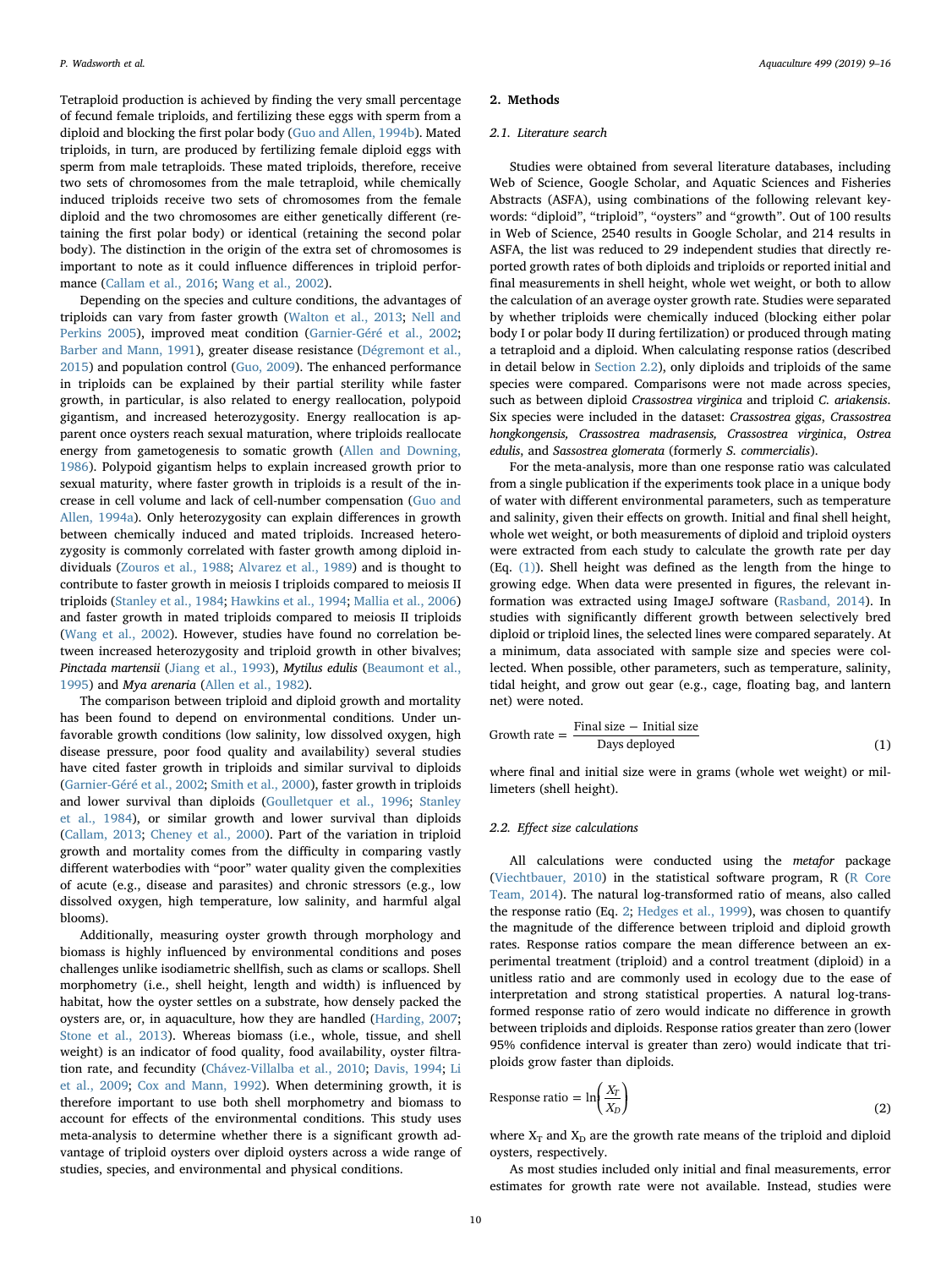<span id="page-2-0"></span>
$$
v_i = \frac{N^T + N^D}{N^T N^D} + \frac{R R^2}{2(N^T + N^D)}
$$
(3)

where  $N^T$  and  $N^D$  are the sample sizes for the triploid and diploid groups, respectively, and RR is the natural log-transformed response ratio.

A total of 148 response ratios were calculated across 29 studies, consisting of 87 experiments using chemical induction (46 measuring shell height growth; 41 measuring whole wet weight growth) and 61 experiments using diploid x tetraploid mating (38 measuring shell height growth; 23 measuring whole wet weight growth). Out of 87 experiments using chemical induction, 81 experiments used CB and the remaining experiments used 6-DMAP [\(Mallia et al., 2006\)](#page-7-8) or did not specify [\(Garnier-Géré et al., 2002](#page-6-12)). There were only 7 experiments that produced meiosis I triploids ([Stanley et al., 1984](#page-7-0); [Hawkins et al., 1994](#page-6-18); [Mallia et al., 2006](#page-7-8)).

A sample size weighted, random-effects model was used to calculate the mean response ratio for both growth rate responses. The randomeffect model was chosen because it assumes that each study has a unique response ratio and takes into account biological and environmental variation across studies ([Nakagawa and Santos, 2012\)](#page-7-15). To determine whether heterogeneity was due to the influence of moderators, a mixedeffects model was used for the following variables: species, initial size, or length of experiment. Initial size refers to the size of the oyster in shell height or whole wet weight at the start of the experiment and was grouped into small seed, large seed, and juvenile, where small seed ≤ 25 mm (< 10 g), large seed = 26–50 mm (10–20 g), and juvenile =  $51-75$  mm (21-50 g). Given the lack of replicated experiments  $(n = 1)$  deploying juvenile oysters for all experiments using chemically induced triploids and experiments using mated triploids and measuring whole wet weight, this size class was excluded from statistical analysis. Length of experiment was compared by grouping experiments into 0, 0.5, 1, or 2 years, where 0 years  $\leq$  181 days, 0.5 years = 182–364 days,  $1$  year = 365–729 days,  $2$  years = 730–1095 days.

To determine whether there was significant publication bias, the Rosenberg method was used to calculate a fail-safe number for each triploid production method (chemical induction or mating) and growth measure. A fail-safe number measures the number of unpublished or nonsignificant studies that would make a significant outcome nonsignificant if added to the meta-analysis. The Rosenberg method was a more practical method to use compared to original methods laid out by [Rosenthal \(1979\)](#page-7-16) and [Orwin \(1983\)](#page-7-17) because the calculations take into account random-effects models ([Rosenberg, 2005](#page-7-18)). If the resulting failsafe numbers were large relative to the number of observations, then publication bias likely did not have a significant influence.

#### 3. Results

## 3.1. Comparison of response ratios between diploid and triploid growth rates

There was a significant growth advantage (both height and weight growth measurements;  $p < .01$ ; [Table 1\)](#page-3-0) for chemically induced and mated triploids over diploids. For experiments using chemically induced triploids, the mean response ratio for growth in whole wet weight was 0.27, which was more than three times that of the response ratio for growth in shell height (0.08, [Fig. 1](#page-3-1)). A similar pattern was observed for experiments using mated triploids, where the mean response ratio for growth in whole wet weight was 0.40 and the mean response ratio for growth in shell height was 0.18 ([Fig. 1\)](#page-3-1). Back transformed to a linear scale, this suggests that, on average, chemically induced triploids grow 31% faster than diploids in whole wet weight and mated triploids grow 49% faster than diploids. In terms of shell length, chemically induced triploids grow 8% faster than diploids and

mated triploids grow 20% faster than diploids.

A Pearson correlation was used to compare the two growth measures, shell height (mm/day) and whole wet weight (g/day), for experiments using chemically induced triploids or mated triploids ([Fig. 2](#page-3-2)). To compare these growth measures, only experiments that reported growth in both shell height and whole wet weight could be used. This consisted of 21 experiments using mated triploids and 28 experiments using chemically induced triploids out a total of 148 experiments. There was a similar positive correlation ( $r = 0.78$ ,  $p < .01$ ) for both experiments using chemically induced triploids and experiments using mated triploids.

Growth rates in shell height and whole wet weight were highly variable across studies with greater variation in whole wet weight than shell height and greater variation among experiments using chemically induced triploids than experiments using mated triploids ([Table 1](#page-3-0)). The measure of heterogeneity  $(I^2)$ , as stated by [Higgins and Thompson](#page-6-30) [\(2002\),](#page-6-30) indicated considerable between-study variation for experiments using mated triploids, with 85% variation for whole wet weight measurements and 55% variation for shell height measurements that could be explained by moderators. Conversely, for experiments using chemically induced triploids, the low  $I^2$  values (17% and 0% for whole wet weight and shell height respectively) suggested that most of the variability is due to sampling error within the experiments [\(Table 1\)](#page-3-0).

In terms of the effect of publication bias, the likelihood that the selected experiments showed only a certain result (i.e., publishing only statistically significant results) was measured by the fail-safe number. It is generally considered that a fail-safe number less than  $5n + 10$  (where  $n$  is the number of experiments) suggests publication bias, or more specifically, an overestimation of the number of significant results ([Rosenthal, 1991](#page-7-19); [Rosenberg, 2005](#page-7-18)). The response ratios for experiments using chemically induced triploids as measured by shell height, had a fail-safe number of 55 and suggested presence of publication bias as the number was less than  $5n + 10$ , where *n* is equal to 46 experiments. While response ratios for experiments using chemically induced triploids as measured by whole wet weight, and response ratios for experiments using mated triploids as measured by whole wet weight and shell height suggested that the experiments lacked bias, with failsafe numbers of 853, 1212, and 801, respectively.

## 3.2. Effect of species on response ratios

The influence of species on the difference in growth rate between triploids and diploids varied depending on the growth measurement, triploid production method, and the number of studies published on each species ([Fig. 3\)](#page-4-0). The mixed effect model showed no significant difference ( $p > .05$ ) in the response ratio between species for experiments with chemically induced triploids (measuring growth in shell height and whole wet weight) and experiments with mated triploids (measuring growth in shell height). However, there was a significant difference  $(p = .02)$  for experiments with mated triploids and measuring growth as whole wet weight, with C. gigas having a greater response ratio (0.59  $\pm$  0.12) than *C. virginica* (0.28  $\pm$  0.07) [\(Fig. 3](#page-4-0)). Across all experiments, the most commonly used species was C. virginica, which was used in 31 out of 38 experiments with mated triploids and measuring growth in shell height, 14 out of 23 experiments with mated triploids and measuring growth in whole wet weight, and 13 out of 46 experiments with chemically induced triploids and measuring growth in shell height. In terms of experiments using chemically induced triploids and measuring growth in whole wet weight, only 5 out of 41 experiments used C. virginica, while 25 out of the 41 experiments used S. glomerata. Overall, there was no clear relationship between the response ratio and species, likely due to the limited number of studies per species.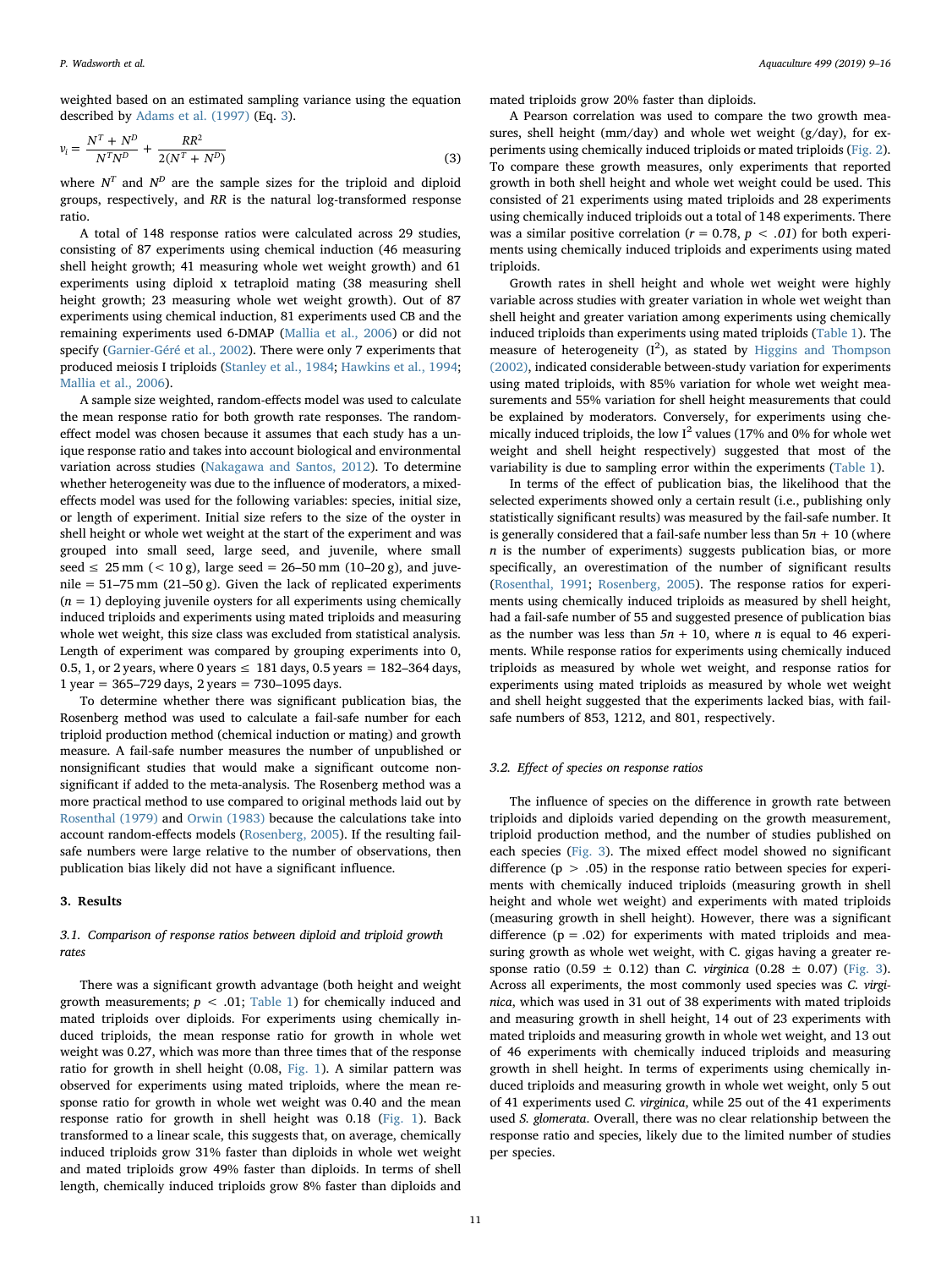## <span id="page-3-0"></span>Table 1

Mean growth rates measured in whole wet weight (g/day) and shell height (mm/day) for diploid and triploid oysters as cited in 29 studies (148 experiments) and random effects model results using the natural log-transformed response ratio (RR) measured as ln (3n/2n). Experiments were separated based on whether triploids were produced through chemical induction (i.e., "Chemical") or mating a tetraploid x diploid (i.e., "Mated"). Triploid advantage refers to improved growth in triploids relative to diploids, calculated by back transforming the response ratio to a linear scale (i.e., exp[ln(3n/2n)]). I<sup>2</sup> denotes the measure of heterogeneity, where by a high value indicates greater between-study variation and a low value indicates greater within-study variation (Higgins & Thompson).

| Triploid          | Measure                            | Diploid growth                                                                   |                                                                          | Triploid growth                                                                |                                                                          | Mean RR                      | Triploid Advantage      | $\mathbf{I}^2$          | P-value                                                  |
|-------------------|------------------------------------|----------------------------------------------------------------------------------|--------------------------------------------------------------------------|--------------------------------------------------------------------------------|--------------------------------------------------------------------------|------------------------------|-------------------------|-------------------------|----------------------------------------------------------|
|                   |                                    | Mean $\pm$ SD                                                                    | $Range_*$                                                                | Mean $\pm$ SD                                                                  | Range $_{*}$                                                             |                              |                         |                         |                                                          |
| Chemical<br>Mated | g/day<br>mm/day<br>g/day<br>mm/day | $0.133 \pm 0.184$<br>$0.167 \pm 0.107$<br>$0.103 \pm 0.076$<br>$0.148 \pm 0.048$ | $0.006 - 0.781$<br>$0.056 - 0.456$<br>$0.010 - 0.278$<br>$0.052 - 0.243$ | $0.167 \pm 0.107$<br>$0.189 + 0.122$<br>$0.158 \pm 0.116$<br>$0.178 \pm 0.032$ | $0.006 - 1.229$<br>$0.057 - 0.490$<br>$0.013 - 0.480$<br>$0.075 - 0.273$ | 0.27<br>0.08<br>0.40<br>0.18 | 31%<br>8%<br>49%<br>20% | 17%<br>0%<br>85%<br>55% | ${}_{0.01}$<br>${}_{0.01}$<br>${}_{0.01}$<br>${}_{0.01}$ |

<span id="page-3-3"></span><span id="page-3-1"></span>⁎ Range values are cited as follows, starting at chemical induction g/day for diploids and triploids unless specified: [Troup et al., 2005,](#page-7-23) [Shpigel et al., 1992](#page-7-24), Smith et al., 2000, [Walton and Murphy, 2011](#page-7-25), [Guo et al., 1996,](#page-6-31) Walton et al., 2013, Harding et al. 2007, Ibarra et al., 2017 (diploid only), Stone et al., 2013 (triploid only).



Fig. 1. Mean ( $n = 148$ ) response ratios (ln[triploid/diploid growth]) and 95% confidence intervals of growth rate (g/day and mm/day) for experiments using chemically induced triploids and mated triploids. All mean response ratios were significantly different ( $p < .05$ ).

#### 3.3. Effect of moderators on response ratios

<span id="page-3-2"></span>The length of study and size of oyster at initial deployment did not significantly influence the response ratio  $(p > .05)$  for experiments measuring growth in shell height and using chemically induced triploids or mated triploids. For experiments with chemically induced triploids and measuring growth in whole wet weight, there was a

significant difference in the response ratios based on initial size  $(p < .001)$ . Experiments initially deploying large seed (10–20 g) resulted in a greater mean response ratio (0.53  $\pm$  0.09) than experiments initially deploying small seed ( $<$  10 g, response ratio of 0.22  $\pm$  0.4) ([Fig. 4](#page-4-1)). For experiments with mated triploids and measuring growth in whole wet weight, there was a significant difference in the response ratios based on length of study. Experiments lasting one year (365–729 days) had a greater mean response ratio (0.68  $\pm$  0.12) than experiments lasting  $<$  182 days (0.38  $\pm$  0.09) and 182 to 364 days  $(0.25 \pm 0.08)$  ([Fig. 5](#page-5-0)).

#### 4. Discussion

This study is the first quantitative synthesis to show that triploids significantly grow faster than diploids in whole wet weight and shell height. Mated triploids outperformed chemically induced triploids, with a 14% greater triploid advantage in whole wet weight and 11% greater triploid advantage in shell height. The lack of equivalency in triploid advantage could be due to a number of differences between chemically induced and mated triploids, including the variable percentage of chemically induced triploids and low larval survival in experiments using chemical induction.

The percentage of triploid in chemical induction experiments ranged from > 99% ([Matthiessen and Davis, 1992](#page-7-20); [Zhang et al., 2017\)](#page-7-21) to 30% (shell height only, [Shatkin, 1992](#page-7-22)) with an average 88% triploid population in whole wet weight experiments and an average 81% triploid population in shell height experiments. The experiments with the highest level of triploidy had some of the highest response ratios in shell height, 0.24 ([Matthiessen and Davis, 1992](#page-7-20)) and 0.18 [\(Zhang et al.,](#page-7-21) [2017\)](#page-7-21), while the experiments with the lowest level of triploidy had



Fig. 2. Scatterplots for response ratios (ln[triploid/diploid growth]) when growth is measured in whole wet weight and shell height for (A) experiments using chemically induced triploids ( $r = 0.78$ ) and (B) experiments using mated triploids ( $r = 0.78$ ).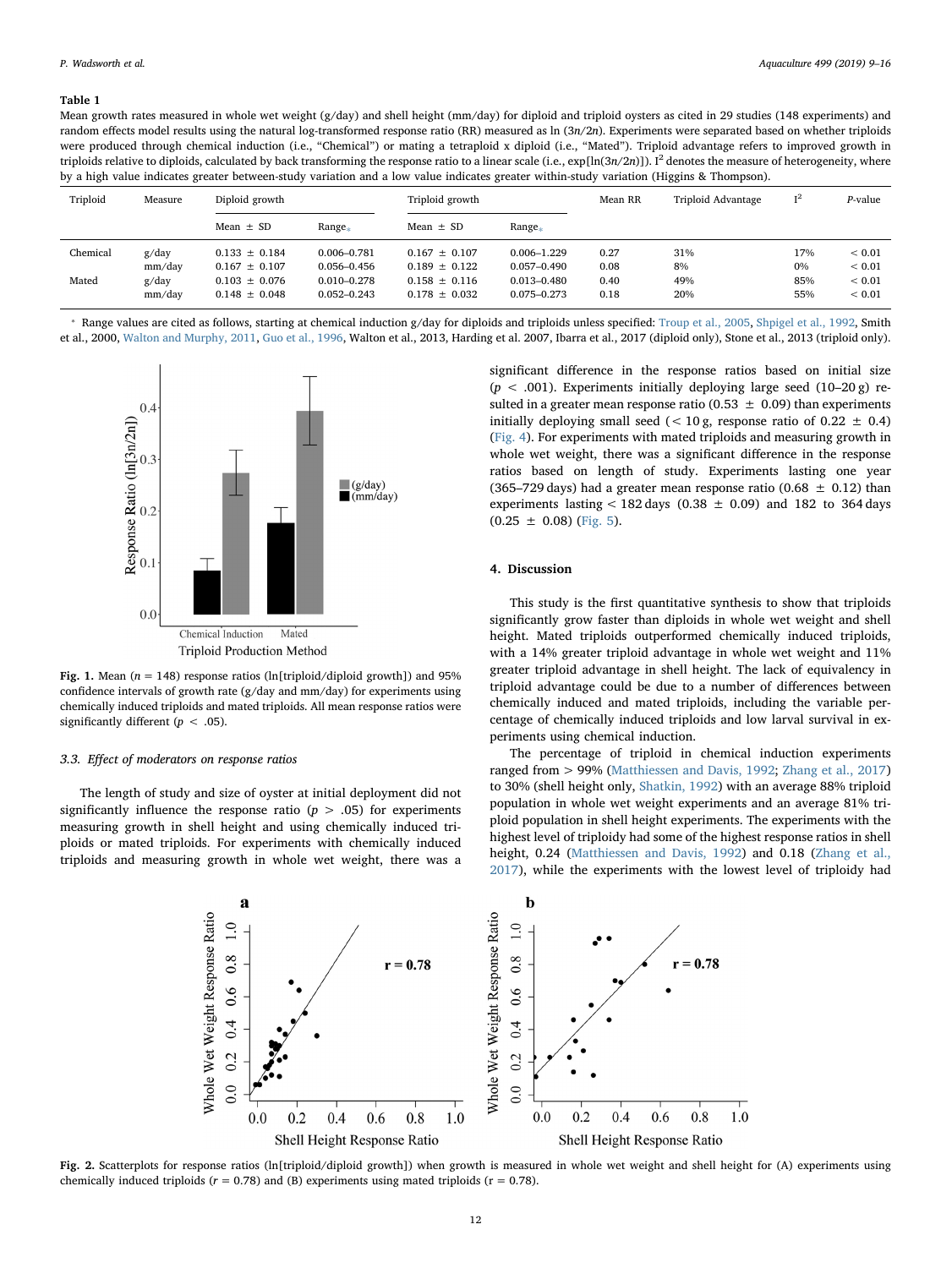<span id="page-4-0"></span>

Fig. 3. Comparison of response ratios (ln[triploid/diploid growth]) for different oyster species from experiments using chemically induced triploids and mated triploids and measuring growth in whole wet weight (g/day) or shell height (mm/day). The number of experiments per species taken from a total of 29 studies is displayed above each box and whisker plot. Oyster species abbreviations: CG = Crassostrea gigas, CH = Crassostrea hongkongensis,  $CM =$  Crassostrea madrasensis,  $CV =$  Crassostrea virginica,  $OE =$  Ostrea edulis, SG = Sassostrea glomerata.

some of the lowest response ratios,  $-0.17$  and  $-0.1$  ([Shatkin, 1992](#page-7-22)). The lower percentage of triploids in chemical induction experiments might have contributed to the lower triploid advantage compared to experiments using mated triploids if diploids were unintentionally included in the putative triploid treatments. Only three studies using chemically induced oysters determined oyster ploidy individually prior to measurements of response variables. Ideally, individual determination is the preferred technique for an accurate comparison to diploids if the triploid population is known to be < 99% triploid.

Chemically induced triploids are also known to have lower larval survival than mated triploids and diploids due in part to the toxicity of CB as well as the poor viability of tetraploids and aneuploids that are unintentially produced. Likewise, meiosis I triploids often have a higher mortality than meiosis II triploids due to the higher proportion of aneuploids and tetraploids produced ([Yamamoto et al., 1988](#page-7-26); [Guo et al.,](#page-6-5) [1992\)](#page-6-5). Across the studies analyzed, only a few studies explicitly

<span id="page-4-1"></span>

Fig. 4. Response ratios (ln[triploid/diploid growth]) compared based on initial oyster size at deployment from experiments using chemically induced triploids and mated triploids and measuring growth in whole wet weight (g/day) or shell height (mm/day). The number of experiments taken from a total of 29 studies is displayed above each box and whisker plot. Initial size at deployment was defined as follows: small (sm) seed  $\leq$  25 mm ( $\lt$  10 g), large (lg) seed =  $26-50$  mm (10-20 g), and juvenile =  $51-75$  mm (21-50 g).

mentioned larval survival due to chemical induction and therefore we are unable to state with confidence overall differences in larval survival between chemically induced triploids and mated triploids. Furthermore, field survival for seed and juvenile oysters was highly variable across all studies and suggests that the technique of chemical induction compared to mating, does not increase the vulnerability of triploids to environmental stressors post-settlement.

Experiments with mated triploids and measuring whole wet weight resulted in a significant difference in the triploid advantage between species (greater mean response ratio in C. gigas) and length of experiment (greater mean response ratio in experiments lasting between 365 and 729 days). The significance is likely due to the study by [Nell and](#page-7-4) [Perkins \(2005\)](#page-7-4) which involved three experiments using C. gigas and observed exceptionally fast triploid growth, with response ratios > 0.90 over a 579-day experiment. Conversely, experiments with chemically induced triploids and measuring whole wet weight resulted in a significant difference in the triploid advantage between oysters initially deployed as small seed and as large seed, with a greater mean response ratio for large seed (10–20 g). The greater triploid advantage in large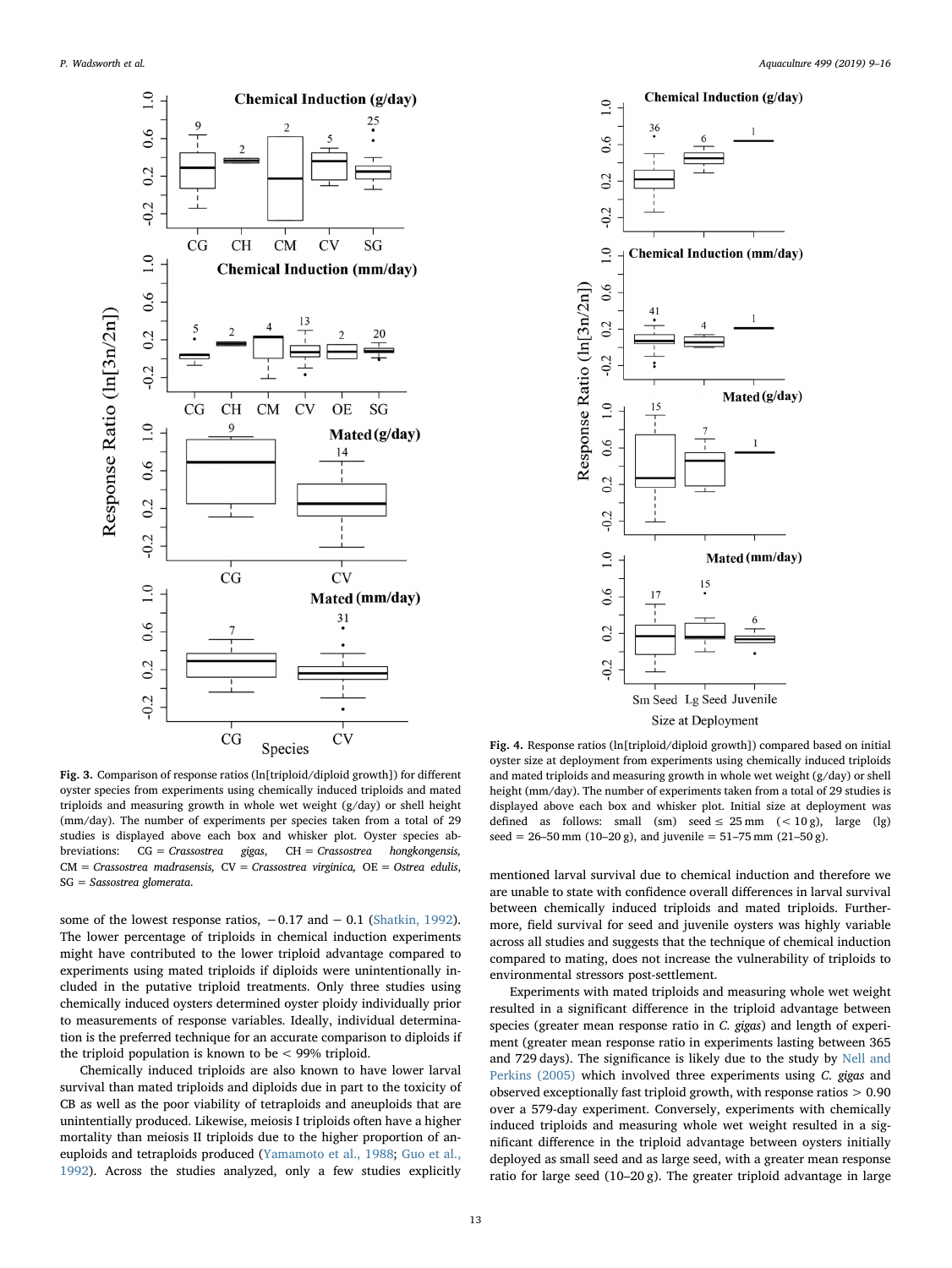<span id="page-5-0"></span>

Fig. 5. Response ratios (ln[triploid/diploid growth]) compared based on length of experiment (years deployed) from experiments using chemically induced triploids and mated triploids and measuring growth in whole wet weight (g/ day) or shell height (mm/day). The number of experiments taken from a total of 29 studies is displayed above each box and whisker plot. Length of experiment was defined as follows:  $0 \text{ years} = 0-181 \text{ days}$ ,  $0.5 \text{ years} = 182-364 \text{ days}$ , 1 year = 365–729 days, 2 years = 730–1095 days.

seed compared to small seed could be correlated with the size at which gametogenesis and spawning starts to affect the growth of diploids. [Hand et al. \(1998\)](#page-6-32) noted that an advantage in chemically induced triploid Sydney rock oysters (S. glomerata) only became apparent when the oysters reached a whole weight of 5–10 g or a shell height of 30–40 mm and attributed the growth to the onset of gametogenesis. However, the minimal effect of moderators (species, length of study, size at initial deployment) in experiments measuring shell height suggests that triploid oysters (chemically induced and mated) can grow faster than diploids in shell height throughout all stages of development. Several studies showed increased shell height growth in triploid oysters starting at an initial size  $<$  25 mm ( $<$  10 g) and a length of study less than a year [\(Shatkin, 1992](#page-7-22); [Matthiessen and Davis, 1992](#page-7-20); [Callam, 2013](#page-6-22)).

The similar response ratios across species, with the exception of experiments using mated triploids and measuring whole wet weight, suggests that the advantages of triploids can apply to a variety of oyster species. When comparing the range of species used for both growth measurements and triploid induction techniques, there was a greater

variety of species across experiments using chemically induced triploids than experiments using mated triploids. Experiments using mated triploids only involved two species, C. gigas and C. virginica, and reflects the current production of tetraploids which focuses on only the few species with high commercial potential. As tetraploid production increases, the range of species used in experiments with mated triploids should also increase.

The results of this study support current oyster aquaculture practices and assumptions with triploid and diploid oyster growth. Consumer acceptance is dependent on the weight and meat quality of oysters (e.g. [Nell et al., 1994](#page-7-27)), and it is generally accepted that triploid oysters can have improved marketability relative to diploid oysters ([Dégremont et al., 2012;](#page-6-7) [Nell, 2002\)](#page-7-1), particularly during the reproductive season ([Nell, 2002\)](#page-7-1). The significant triploid advantage in whole wet weight relative to diploids found in this study supports the market goals of superior meat quality. In addition, the significantly faster growth in whole wet weight and shell height, as well as, the correlation between the measures supports the assumption that triploids can have a shorter growing season and can reach market size faster than diploids.

It is important to note that not all studies observed a significant growth advantage in triploids. At sites with unfavorable environmental conditions for oyster growth or with increased husbandry practices, the advantage of triploids was not as noticeable, if at all. For experiments with mated triploids, 9% (2/23) of the experiments reported equal or lower whole wet weight growth than diploids and 21% (8/38) of the experiments reported equal or lower shell height growth than diploids. For experiments with chemically induced triploids, 5% (2/41) of the experiments reported equal or lower whole wet weight growth than diploids and 30% (14/46) of the experiments reported equal or lower shell height growth than diploids. When looking specifically at the experiments with poor triploid growth, it is clear that triploids can respond differently than diploids to environment conditions such as, low salinity and high temperature. [Callam et al. \(2016\)](#page-6-2) found that under low salinity (6–13 ppt), growth in shell height of C. virginica triploids was not significantly different from diploids for all wild broodstock lines and hatchery bred "Superlines" and growth in wet tissue weight was similarly not significant, with the exception of significantly slower growth in one of the triploid Superlines. In terms of temperature, [Ibarra et al. \(2017\)](#page-6-8) found that at the temperate site (17.2–26.5 °C) triploid C. gigas had 4% slower growth in shell height and a 6% greater whole weight gain compared to diploids. Whereas, at the two tropical sites (18.8–31.5 °C), the authors found that the oysters had slower growth overall, but triploids gained 64–70% more whole weight per month than diploids [\(Ibarra et al., 2017\)](#page-6-8). Similarly, in the temperate climate of Maine, triploid C. virginica had a minimal growth advantage and the lack of growth was attributed to a very limited spawning period, which allowed diploids to behave as sterile triploids for the majority of the growing season ([Shatkin, 1992](#page-7-22)). Like temperature and salinity, how the oysters are handled can also influence relative growth rates of triploids and diploids. Increased husbandry, such as regular tumbling and removing biofouling off of culture bags, can reduce the difference in shell height growth between ploidy [\(Stone](#page-7-3) [et al., 2013](#page-7-3)). Different gear types can also influence growth; for example, [Walton et al. \(2013\)](#page-7-6) compared the change in dry tissue weight of diploids and triploids and reported a similar increase between ploidy when using floating bags, but a greater increase in triploids when using other gear types (i.e., bottom cages, floating cages and adjustable longlines).

The experiments with slower triploid growth than diploids (negative reponse ratios) were removed from the dataset to determine whether these experiments influenced the effect of the moderators (species, length of study and initial size) on the response ratio. Removing these negative response ratios only influenced the analysis of experiments using mated triploids and measuring growth in shell height. Similar to the analysis of experiments using mated triploids and measuring growth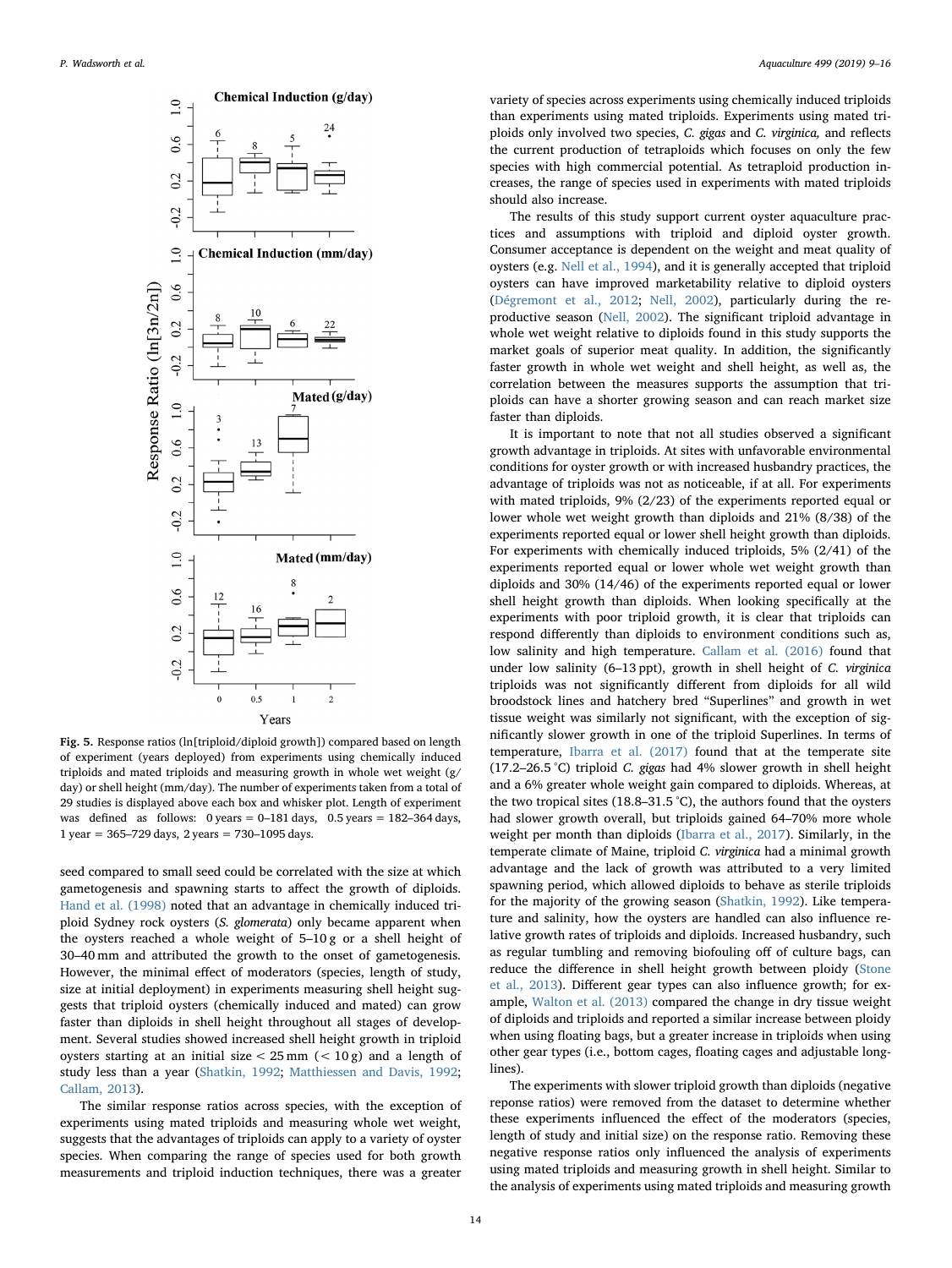in whole wet weight, response ratios for experiments measuring growth in shell height was significantly different  $(p = .03)$  across species (greater in C. gigas) and length of study (greater after two years). This further supports that C. gigas mated triploids might grow faster compared to their diploid counterpart than C. virginica mated triploids, especially under favorable growing conditions. Additionally, for mated triploids, it might take longer for the triploid advantage to become apparent, as longer studies (at least one year) resulted in a greater average triploid advantage.

The influence of temperature and salinity on triploid and diploid growth rates stresses the impact of water quality on oyster growth and the importance of taking these measurements during growth studies. Close to a third of the studies included in this meta-analysis did not report temperature or salinity averages. Lack of information on the environmental conditions made it difficult to accurately compare the growth measurements and could account for the high observed heterogeneity, as well as the lack of a relationship between moderators. Other potential influencing factors, such as tidal height and culture gear, could not be compared due to lack of data. While culture gear was typically mentioned, the gear types were too varied (e.g., upweller, floating bags, fixed bag on rack, cage, lantern net, and bottom tray) with an insufficient number of studies using each gear for an accurate comparison.

In conclusion, this study validates the clear growth advantage of triploid oysters as compared to diploid oysters in both shell height and whole wet weight, and supports the commercial production of triploids for the half shell market. There was a measurable advantage of mated triploids over chemically induced triploids, which suggests that these two techniques are not equivalent and must be treated as such when discussing triploid performance. Another valuable finding of this study was the number of experiments which expressed similar or slower growth in triploids, especially in terms of shell height growth. Within the experiments which compared both shell height and whole wet weight (21 experiments using mated triploids and 28 experiments using chemically induced triploids), only half of the experiments having equal or slower shell height growth in triploids also had equal or slower whole wet weight growth, suggesting that triploids might perform better in terms of whole wet weight growth than shell height growth. While temperature and salinity appear to have the most significant impact on triploid vs. diploid growth, the effect of aquaculture practices, as cited in a few studies, may be similarly important when comparing growth rates.

## Acknowledgments

We wish to thank Dr. John Supan, Dr. Standish Allen and the Auburn University Shellfish Lab for advice on an earlier draft of this manuscript. We would like to also acknowledge the helpful comments of three anonymous reviewers. This publication was supported by the Michael Voisin Graduate Research Assistantship to P. Wadsworth provided by Auburn University School of Fisheries, Aquaculture & Aquatic Sciences.

## References[⁎](#page-6-33)

- <span id="page-6-29"></span>[Adams, D.C., Gurevitch, J., Rosenberg, M.S., 1997. Resampling tests for meta-analysis of](http://refhub.elsevier.com/S0044-8486(18)30097-8/rf0005) [ecological data. Ecology 78, 1277](http://refhub.elsevier.com/S0044-8486(18)30097-8/rf0005)–1283.
- <span id="page-6-1"></span>Allen, S.K., Downing, S.L., 1986. Performance of triploid Pacific oysters, Crassostrea gigas (Thunberg). I. Survival, growth, glycogen content, and sexual maturation in yearlings. J. Exp. Mar. Biol. Ecol. 102, 197–208. [https://doi.org/10.1016/0022-0981\(86\)](https://doi.org/10.1016/0022-0981(86)90176-0) [90176-0](https://doi.org/10.1016/0022-0981(86)90176-0).
- <span id="page-6-20"></span>Allen, S.K., Gagnon, P.S., Hidu, H., 1982. Induced triploidy in the soft-shell clam: cytogenetic and allozymic confirmation. J. Hered. 73, 421–428. [https://doi.org/10.1093/](https://doi.org/10.1093/oxfordjournals.jhered.a109691) [oxfordjournals.jhered.a109691.](https://doi.org/10.1093/oxfordjournals.jhered.a109691)

<span id="page-6-17"></span>[Alvarez, G., Zapata, C., Amaro, R., Guerra, A., 1989. Multilocus heterozygosity at protein](http://refhub.elsevier.com/S0044-8486(18)30097-8/rf0020)

loci and fi[tness in the European oyster,](http://refhub.elsevier.com/S0044-8486(18)30097-8/rf0020) Ostrea edulis L. Heredity 63, 359–372.

- <span id="page-6-13"></span>[\\*Barber, B.J., Mann, R., 1991. Sterile triploid](http://refhub.elsevier.com/S0044-8486(18)30097-8/rf0025) Crassostrea virginica (Gmelin, 1791) grow [faster than diploids but are equally susceptible to](http://refhub.elsevier.com/S0044-8486(18)30097-8/rf0025) Perkinsus marinus. J. Shellfish Res. [10, 445](http://refhub.elsevier.com/S0044-8486(18)30097-8/rf0025)–450.
- <span id="page-6-19"></span>[Beaumont, A.R., Fairbrother, J.E., Hoare, K., 1995. Multilocus heterozygosity and size: a](http://refhub.elsevier.com/S0044-8486(18)30097-8/rf0030) [test of hypotheses using triploid](http://refhub.elsevier.com/S0044-8486(18)30097-8/rf0030) Mytilus edulis. Heredity 75, 256–266.
- <span id="page-6-9"></span>Buestel, D., Ropert, M., Prou, J., Goulletquer, P., 2009. History, status, and future of oyster culture in France. J. Shellfish Res. 28, 813–820. [https://doi.org/10.2983/035.](https://doi.org/10.2983/035.028.0410) [028.0410](https://doi.org/10.2983/035.028.0410).
- <span id="page-6-22"></span>[\\*Callam, B.R., 2013. Genetic and Environmental In](http://refhub.elsevier.com/S0044-8486(18)30097-8/rf0040)fluence on Triploid Crassostrea virginica [Grown in Chesapeake Bay: Growth M.S. Thesis. The College of William and](http://refhub.elsevier.com/S0044-8486(18)30097-8/rf0040) [Mary, Williamsburg, Virginia, pp. 258](http://refhub.elsevier.com/S0044-8486(18)30097-8/rf0040).
- <span id="page-6-2"></span>[Callam, B.R., Allen, S.K., Frank-Lawale, A., 2016. Genetic and environmental in](http://refhub.elsevier.com/S0044-8486(18)30097-8/rf0045)fluence on [triploid Crassostrea virginica grown in Chesapeake Bay: Growth. Aquaculture 452,](http://refhub.elsevier.com/S0044-8486(18)30097-8/rf0045) 97–[106.](http://refhub.elsevier.com/S0044-8486(18)30097-8/rf0045)
- <span id="page-6-25"></span>Chávez-Villalba, J., Arreola-Lizárraga, A., Burrola-Sánchez, S., Hoyos-Chairez, F., 2010. Growth, condition, and survival of the Pacific oyster Crassostrea gigas cultivated within and outside a subtropical lagoon. Aquaculture 300, 128-136. [https://doi.org/](https://doi.org/10.1016/j.aquaculture.2010.01.012) [10.1016/j.aquaculture.2010.01.012.](https://doi.org/10.1016/j.aquaculture.2010.01.012)
- <span id="page-6-23"></span>[Cheney, D.P., MacDonald, B.F., Elston, R.A., 2000. Summer mortality of Paci](http://refhub.elsevier.com/S0044-8486(18)30097-8/rf0055)fic oysters, Crassostrea gigas (Thunberg): Initial fi[ndings on multiple environmental stressors in](http://refhub.elsevier.com/S0044-8486(18)30097-8/rf0055) [Puget Sound, Washington 1998. J. Shell](http://refhub.elsevier.com/S0044-8486(18)30097-8/rf0055)fish Res. 19, 353–359.
- <span id="page-6-0"></span>[Clark, J.E., Langmo, R.D., 1979. Oyster Seed Hatcheries on the U.S. West Coast](http://refhub.elsevier.com/S0044-8486(18)30097-8/rf0060)– An Overview. [Oregon State University, Sea Grant College Program.](http://refhub.elsevier.com/S0044-8486(18)30097-8/rf0060)
- <span id="page-6-27"></span>[Cox, C., Mann, R., 1992. Temporal and spatial changes in fecundity of estern oysters,](http://refhub.elsevier.com/S0044-8486(18)30097-8/rf0065) Crassostrea virginica [\(Gmelin, 1791\) in the James River Virginia. J. Shell](http://refhub.elsevier.com/S0044-8486(18)30097-8/rf0065)fish Res. 11, 49–[54](http://refhub.elsevier.com/S0044-8486(18)30097-8/rf0065).
- <span id="page-6-26"></span>Davis, J.P., 1994. Studies on the infl[uence of ambient temperature and food supply on](http://refhub.elsevier.com/S0044-8486(18)30097-8/rf0070) [growth rate, carbohydrate content and reproductive output in diploid and triploid](http://refhub.elsevier.com/S0044-8486(18)30097-8/rf0070) Pacifi[c oysters, Crassostrea gigas \(Thunberg\). University of Washington, Seattle,](http://refhub.elsevier.com/S0044-8486(18)30097-8/rf0070) [Washington, pp. 282 \(Ph. D. dissertation\)](http://refhub.elsevier.com/S0044-8486(18)30097-8/rf0070).
- <span id="page-6-7"></span>[\\*Dégremont, L., Garcia, C., Frank-Lawale, A., Allen, S.K., 2012. Triploid oysters in](http://refhub.elsevier.com/S0044-8486(18)30097-8/rf0075) [Cheasapeake: Comparison of diploid and triploid](http://refhub.elsevier.com/S0044-8486(18)30097-8/rf0075) Crassostrea virginica. J. Shellfish [Res. 31, 21.](http://refhub.elsevier.com/S0044-8486(18)30097-8/rf0075)
- <span id="page-6-14"></span>Dégremont, L., Garcia, C., Allen, S.K., 2015. Genetic improvement for disease resistance in oysters: a review. J. Invertebr. Pathol. 131, 226–241. [https://doi.org/10.1016/j.](https://doi.org/10.1016/j.jip.2015.05.010) iip.2015.05.010.
- <span id="page-6-12"></span>[\\*Garnier-Géré, P.H., Naciri-Graven, Y., Bougrier, S., Magoulas, A., Heral, M., Kotoulas, G.,](http://refhub.elsevier.com/S0044-8486(18)30097-8/rf0090) Hawkins, A., Gérard, A., 2002. Infl[uences of triploidy, parentage and genetic di](http://refhub.elsevier.com/S0044-8486(18)30097-8/rf0090)[versity on growth of the Paci](http://refhub.elsevier.com/S0044-8486(18)30097-8/rf0090)fic oyster Crassostrea gigas reared in contrasting natural [environments. Mol. Ecol. 11, 1499](http://refhub.elsevier.com/S0044-8486(18)30097-8/rf0090)–1514.
- <span id="page-6-3"></span>[Gérard, A., Ledu, C., Phélipot, P., Naciri-Graven, Y., 1999. The induction of MI and MII](http://refhub.elsevier.com/S0044-8486(18)30097-8/rf0095) triploids in the Pacific oyster Crassostrea gigas [with 6-DMAP or CB. Aquaculture 174,](http://refhub.elsevier.com/S0044-8486(18)30097-8/rf0095) 229–[242](http://refhub.elsevier.com/S0044-8486(18)30097-8/rf0095).
- <span id="page-6-21"></span>[\\*Goulletquer, P., Joly, J.P., Gérard, A., Le Gagneur, E., Moriceau, J., Peignon, J.-M.,](http://refhub.elsevier.com/S0044-8486(18)30097-8/rf0100) [Heurtebise, S., Phelipot, P., 1996. Performance of triploid Paci](http://refhub.elsevier.com/S0044-8486(18)30097-8/rf0100)fic Oysters Crassostrea gigas [\(Thunberg\) reared in high carrying capacity ecosystem: survival, growth and](http://refhub.elsevier.com/S0044-8486(18)30097-8/rf0100) [proximate biochemical composition. Haliotis 1](http://refhub.elsevier.com/S0044-8486(18)30097-8/rf0100)–12.
- <span id="page-6-10"></span>[Guo, X., 2004. Oyster breeding and the use of biotechnology. Bulletin of Aquaculture](http://refhub.elsevier.com/S0044-8486(18)30097-8/rf0105) [Association of Canada 104-2. pp. 26](http://refhub.elsevier.com/S0044-8486(18)30097-8/rf0105)–33.
- <span id="page-6-15"></span>Guo, X., 2009. Use and exchange of genetic resources in molluscan aquaculture. Rev. Aquac. 1, 251–259. <https://doi.org/10.1111/j.1753-5131.2009.01014.x>.
- <span id="page-6-16"></span>[Guo, X., Allen, S.K., 1994a. Sex determination and polyploid gigantism in the dwarf](http://refhub.elsevier.com/S0044-8486(18)30097-8/rf0115) surfclam (Mulinia lateralis, [Say\). Genetics 138, 1199](http://refhub.elsevier.com/S0044-8486(18)30097-8/rf0115)–1206.
- <span id="page-6-6"></span>[Guo, X., Allen, S.K., 1994b. Viable tetraploid Paci](http://refhub.elsevier.com/S0044-8486(18)30097-8/rf0120)fic oyster (Crassostrea gigas Thunburg) [produced by inhibiting polar body I in eggs of triploids. Mol. Mar. Biol. Biotechnol. 3,](http://refhub.elsevier.com/S0044-8486(18)30097-8/rf0120) 42–[50](http://refhub.elsevier.com/S0044-8486(18)30097-8/rf0120).
- <span id="page-6-5"></span>[Guo, X., Cooper, K., Hershberger, W.K., Chew, K.K., 1992. Genetic consequences of](http://refhub.elsevier.com/S0044-8486(18)30097-8/rf0125) [blocking polar body I with cytochalasin B in fertilized eggs of the Paci](http://refhub.elsevier.com/S0044-8486(18)30097-8/rf0125)fic oyster, Crassostrea gigas[: I. Ploidy of resultant embryos. Biol. Bull. 182, 381](http://refhub.elsevier.com/S0044-8486(18)30097-8/rf0125)–396.
- <span id="page-6-31"></span>\*Guo, X., DeBrosse, G.A., Allen, S.K., 1996. All-triploid Pacific oysters (Crassostrea gigas Thunberg) produced by mating tetraploids and diploids. Aquaculture 142, 149–161. [https://doi.org/10.1016/0044-8486\(95\)01243-5.](https://doi.org/10.1016/0044-8486(95)01243-5)
- <span id="page-6-11"></span>[Guo, X., Wang, Y., Debrosse, G.A., Bushek, D., Ford, S.E., 2008. Building a superior oyster](http://refhub.elsevier.com/S0044-8486(18)30097-8/rf0135) [for aquaculture. Jersey Shoreline 25, 7](http://refhub.elsevier.com/S0044-8486(18)30097-8/rf0135)–9.
- <span id="page-6-32"></span>\*Hand, R.E., Nell, J.A., Maguire, G.B., 1998. Studies on triploid oysters in Australia. X. Growth and Mortality of diploid and triploid Sydney rock oysters Saccostrea commercialis (Iredale and Roughley). J. Shellfish Res. 17, 1115–1127. [https://doi.org/10.](https://doi.org/10.1016/0022-0981(95)00147-6) [1016/0022-0981\(95\)00147-6](https://doi.org/10.1016/0022-0981(95)00147-6).
- <span id="page-6-4"></span>\*Hand, R.E., Nell, J.A., Reid, D.D., Smith, I.R., Maguire, G.B., 1999. Studies on triploid oysters in Australia: effect of initial size on growth of diploid and triploid Sydney rock oysters, Saccostrea commercialis (Iredale & Roughley). Aquac. Res. 30, 34–42. [https://](https://doi.org/10.1046/j.1365-2109.1999.00296.x) [doi.org/10.1046/j.1365-2109.1999.00296.x.](https://doi.org/10.1046/j.1365-2109.1999.00296.x)
- <span id="page-6-24"></span>\*Harding, J.M., 2007. Comparison of growth rates between diploid DEBY Eastern Oyster (Crassostrea Virginica, Gmelin 1791), Triploid Eastern oysters and triploid Suminoe oysters (C. ariakensis, Fugita 1913). J. Shellfish Res. 26, 961–972. [https://doi.org/10.](https://doi.org/10.2983/0730-8000(2007)26[961:COGRBD]2.0.CO;2) [2983/0730-8000\(2007\)26\[961:COGRBD\]2.0.CO;2](https://doi.org/10.2983/0730-8000(2007)26[961:COGRBD]2.0.CO;2).
- <span id="page-6-18"></span>\*Hawkins, A.J.S., Day, A.J., Gérard, A., Naciri, Y., Ledu, C., Bayne, B.L., Héral, M., 1994. A genetic and metabolic basis for faster growth among triploids induced by blocking meiosis I but not meiosis II in the larviparous European flat oyster, Ostrea edulis. L. J. Exp. Mar. Biol. Ecol. 184, 21–40. [https://doi.org/10.1016/0022-0981\(94\)90164-3](https://doi.org/10.1016/0022-0981(94)90164-3).
- <span id="page-6-28"></span>Hedges, L.V., Gurevitch, J., Curtis, P.S., 1999. The Meta-Analysis of Response Ratios in Experimental Ecology. Ecology 80, 1150. <https://doi.org/10.2307/177062>.
- <span id="page-6-30"></span><span id="page-6-8"></span>[Higgins, J., Thompson, S.G., 2002. Quantifying heterogeneity in a meta-analysis. Stat.](http://refhub.elsevier.com/S0044-8486(18)30097-8/rf0165) [Med. 21, 1539](http://refhub.elsevier.com/S0044-8486(18)30097-8/rf0165)–1558.
- <span id="page-6-33"></span>⁎ \*Ibarra, A.M., Ascencio-Michel, R., Ramírez, J.L., Manzano-Sarabia, M., Rodríguez- Denotes studies included in the meta-analysis.